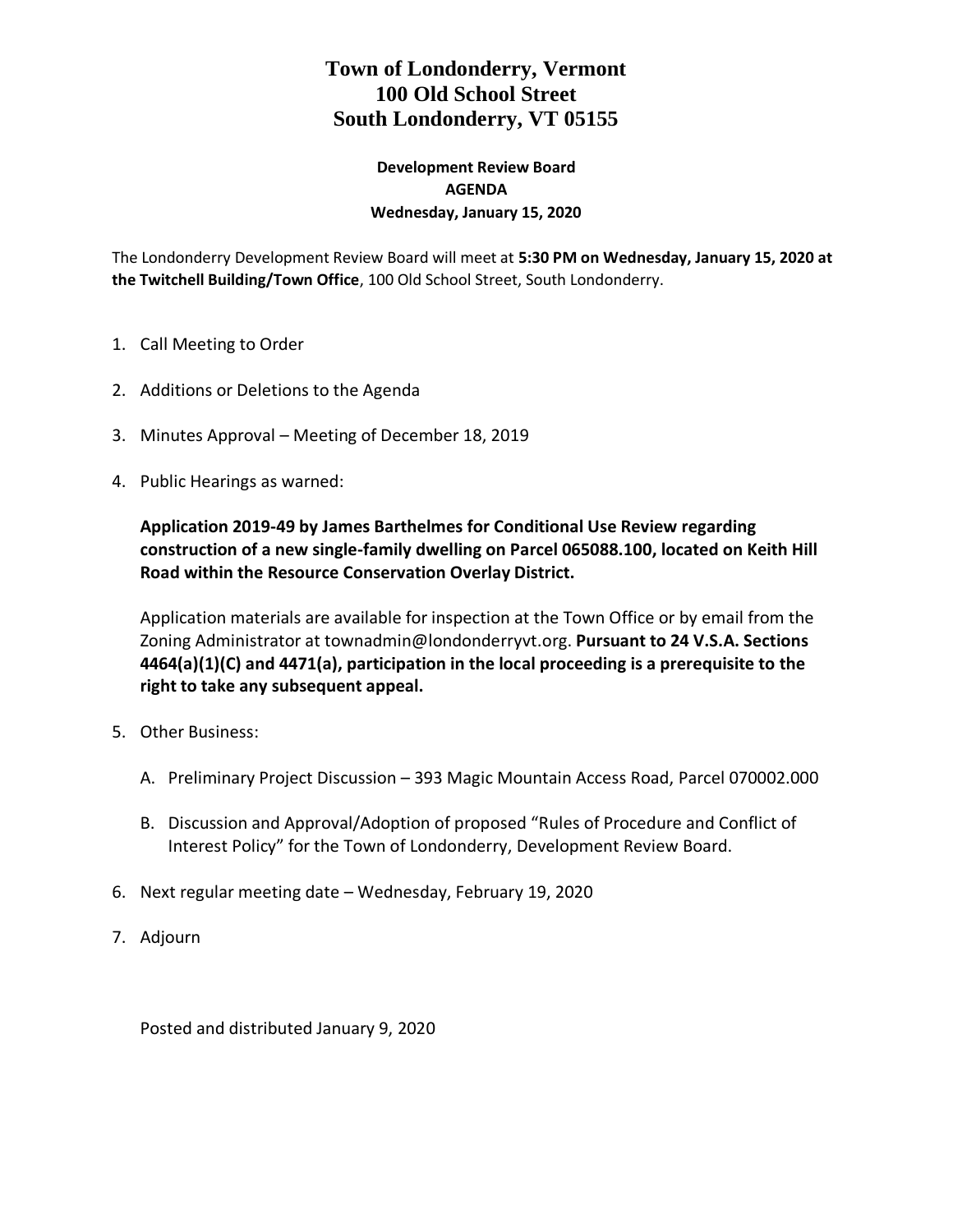# **Town of Londonderry, Vermont Development Review Board**

## **Regular Meeting Minutes Wednesday, January 15, 2020 Twitchell Building – 100 Old School Street, South Londonderry, VT**

**Board Members Present:** Esther Fishman Co-Chair, Denis Pinkernell Co-Chair, Sven Fedorow, Terry Hill, John Lancaster, Chris Laselle, Bob Maisey.

#### **Board Members Absent**: None.

**Others in Attendance:** Town Officials – Shane O'Keefe, Zoning Administrator, Sharon Crossman, Assistant to the Zoning Administrator. Members of the Public – James Barthelmes, Thomas and Judith Platt.

- 1. **Call the meeting to order.** DRB Co-Chair Esther Fishman called the meeting to order at 5:30 PM.
- 2. **Additions or deletions to the agenda** (to occur as 'Other Business.' None.
- 3. **Minutes Approval.** Sven Fedorow noted that his last name was misspelled in the draft minutes. Others said they did not recall reading them, so approval was postponed until the next meeting.
- 4. **Public Hearings as warned**.

**Application 2019-49 by James Barthelmes for Conditional Use Review regarding construction of a new single-family dwelling on Parcel 065088.100, located on Keith Hill Road entirely within the Resource Conservation Overlay District.** 

James Barthelmes explained that he purchased his land 2 years ago as a location for a family vacation home. While he was aware of applicable Powder Mill Ridge covenants, he said he first learned about the Town's Resource Conservation Overlay (RCO) district when he inquired about a local building permit. He described the lot as completely wooded and said he has hired Jerrod Smith to cut some dead trees for safety and to clear about a third of the parcel at the highest elevation for a view and a house site to be designed by Rapanotti Surveyors.

Board members had multiple questions about the proposed development that could not be discerned from the application materials provided. Accordingly, the Board decided to continue the public hearing at the next regular meeting of the Board scheduled for February 19, 2020 at 5:30 PM and requested the application materials be amended to depict the following:

- a. proposed maximum total cleared areas, including a narrative describing clearing completed and all clearing planned for house site, septic system, view and home safety
- b. proposed development areas including structures, driveway, wastewater system, etc.
- c. proposed exterior lighting

The Applicant agreed to provide the additional information requested but would not be able to return for the continuation of the public hearing on 2/19/2020.